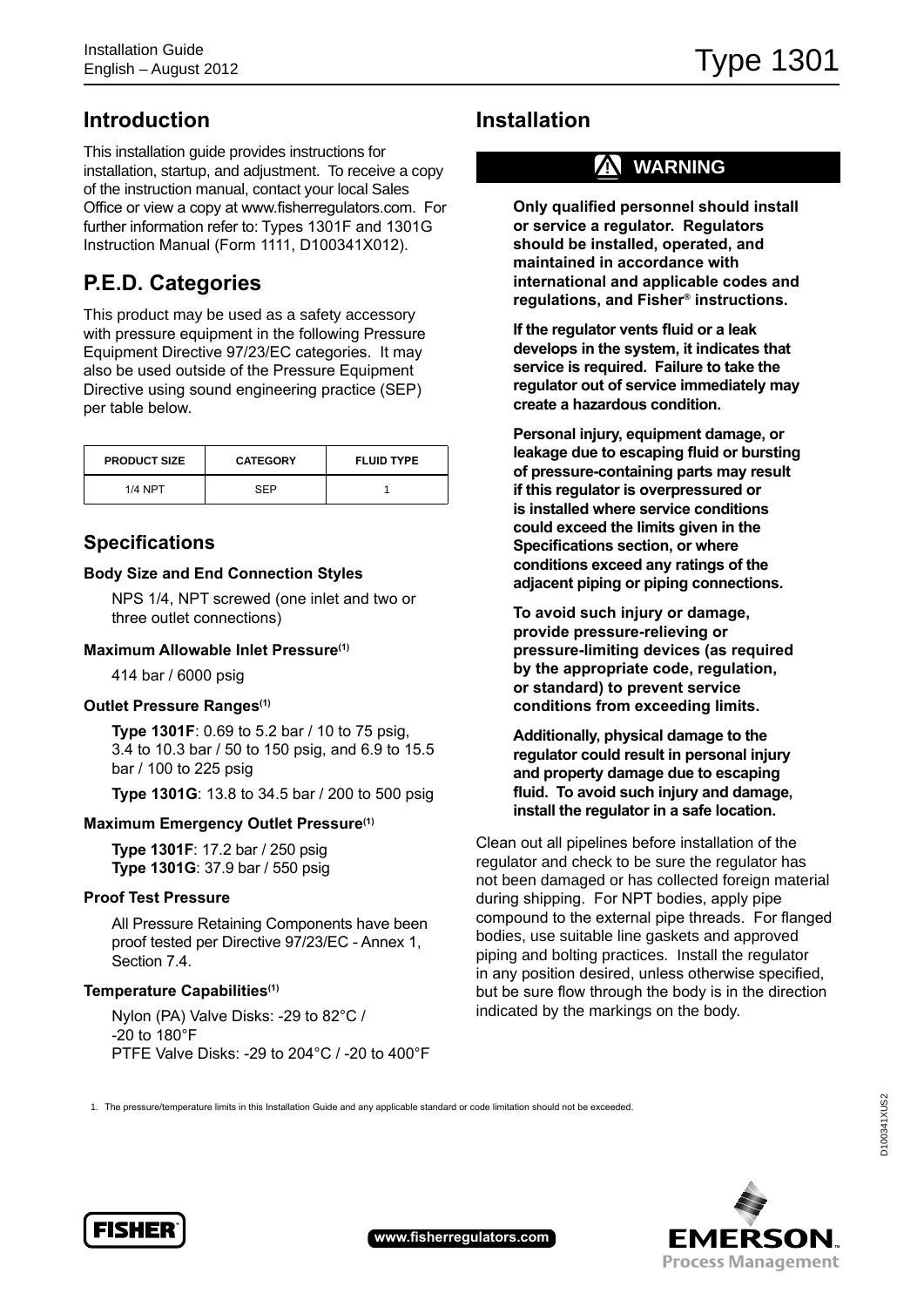### **Note**

**It is important that the regulator be installed so that the vent hole in the spring case is unobstructed at all times. For outdoor installations, the regulator should be located away from vehicular traffic and positioned so that water, ice, and other foreign materials cannot enter the spring case through the vent. Avoid placing the regulator beneath eaves or downspouts, and be sure it is above the probable snow level.**

## **Overpressure Protection**

The recommended pressure limitations are stamped on the regulator nameplate. Some type of overpressure protection is needed if the actual inlet pressure exceeds the maximum operating outlet pressure rating. Overpressure protection should also be provided if the regulator inlet pressure is greater than the safe working pressure of the downstream equipment.

Regulator operation below the maximum pressure limitations does not preclude the possibility of damage from external sources or debris in the line. The regulator should be inspected for damage after any overpressure condition.

## **Startup**

The regulator is factory set at approximately the midpoint of the spring range or the pressure requested, so an initial adjustment may be required to give the desired results. With proper installation completed and relief valves properly adjusted, slowly open the upstream and downstream shutoff valves.

## **Adjustment**

To change the outlet pressure, loosen the locknut and turn the adjusting screw clockwise to increase outlet pressure or counterclockwise to decrease pressure. Monitor the outlet pressure with a test gauge during the adjustment. Tighten the locknut to maintain the desired setting.

# **Taking Out of Service (Shutdown)**

# **! WARNING**

**To avoid personal injury resulting from sudden release of pressure, isolate the regulator from all pressure before attempting disassembly.**

# **Parts List**

- 1 Body
- 2 Spring Case
- 3 Bottom Cap
- 4 Yoke
- 5 Orifice
- 6 Valve Disk Assembly
- 7 Diaphragm
- 8 Diaphragm Plate
- 9 Upper Spring Seat
- 10 Valve Spring
- 11 Spring
- 12 Body Gasket
- 13 Diaphragm Plate Gasket
- 14 Bottom Cap O-ring
- 15 Adjusting Screw
- 16 Spring Case Cap Screw
- 17 Machine Screw
- 18 Locknut
- 19 Diaphragm Locknut
- 21 Top Connector
- 22 Valve Disk Collar
- 24 Handwheel (Not shown)
- 26 Vent Screen (Not shown)
- 27 Mounting Post (Not shown)
- 28 Mounting Screw (Not shown)
- 29 Screw (Not shown)
- 30 Washer (Not shown)
- 32 Mounting Bracket (Not shown)
- 33 Bracket Cap Screw (Not shown)
- 34 Bracket Mounting Washer (Not shown)
- 35 NACE Tag (Not shown)
- 36 Tag Wire (Not shown)
- 38 Body O-Ring (Not shown)
- 39 Top Connector O-Ring (Not shown)
- 40 Pipe Plug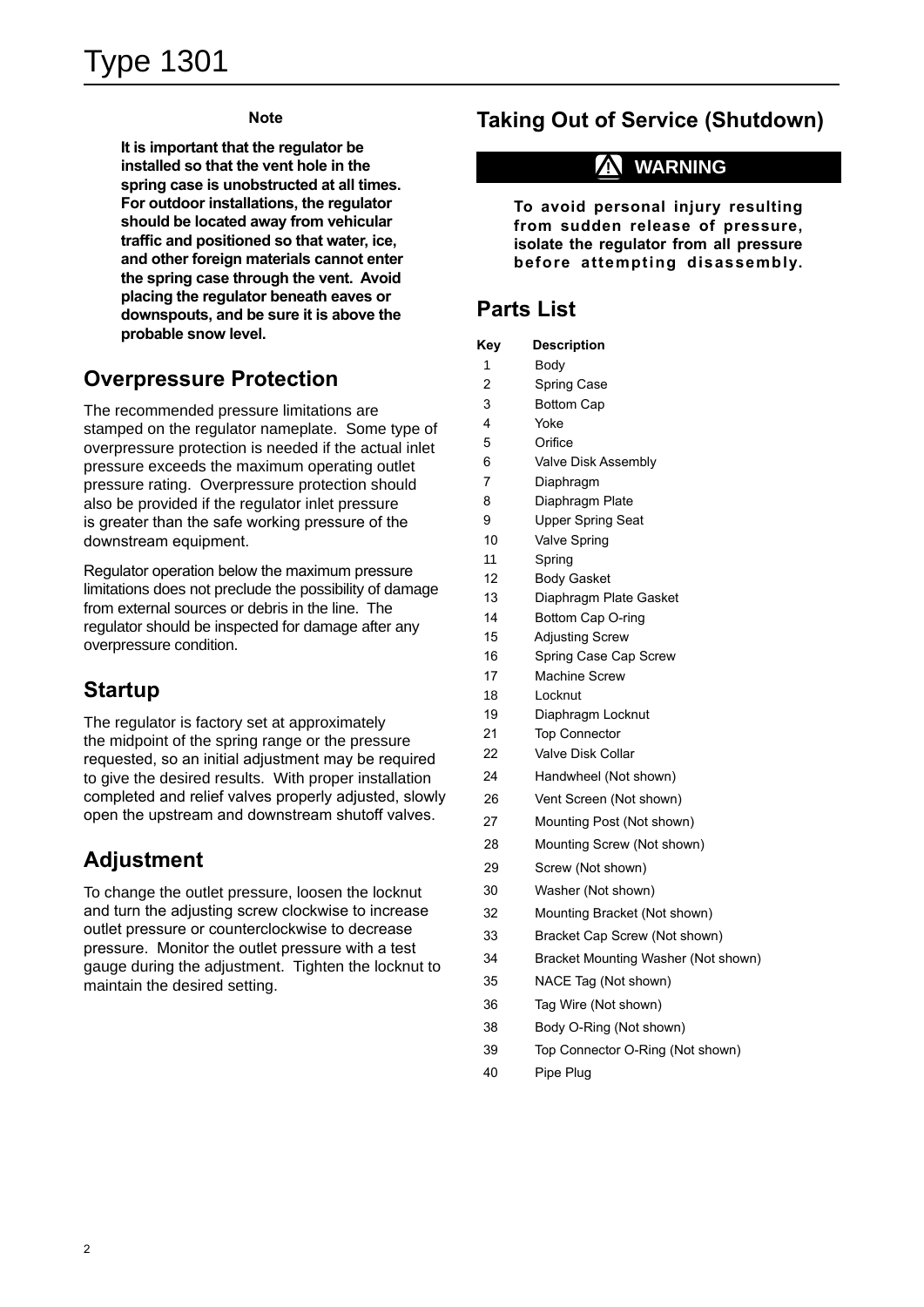

**APPLY SEALANT (S)**





CN7095\_C

**APPLY SEALANT (S)**

*Figure 2. Type 1301G Regulator*